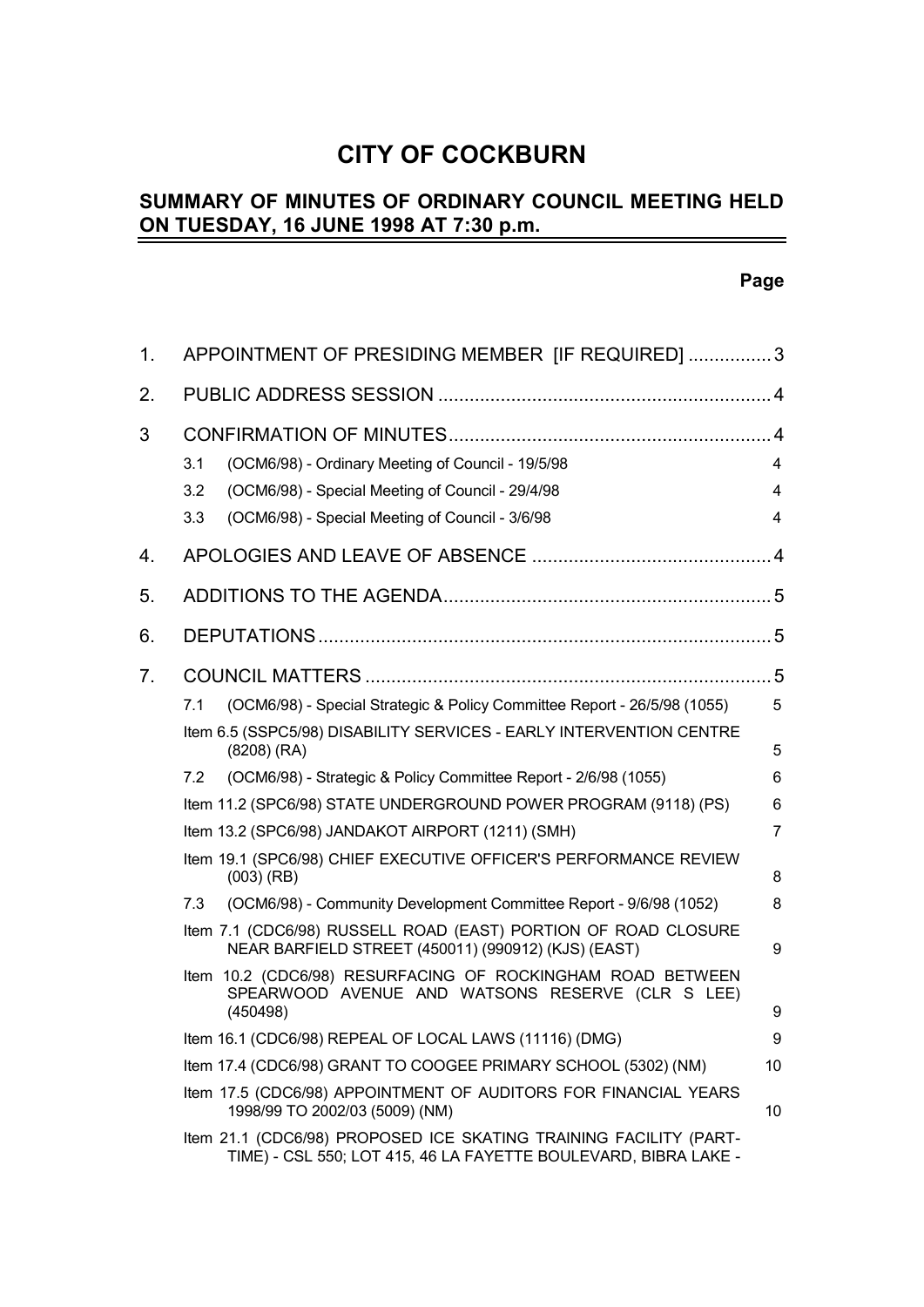|     |     | OWNER: KIM NG - APPLICANT: WOJCIECH BANKOWSKI (1117184)<br>(SA) (NORTH) (MAP NO 7)                                                                                               | 10 |  |  |
|-----|-----|----------------------------------------------------------------------------------------------------------------------------------------------------------------------------------|----|--|--|
|     |     | Item 21.5 (CDC6/98) ADDITIONS TO NURSING HOME, FRAIL AGED PERSONS<br>HOSTEL - LOT 62; 27 IVERMEY STREET                                                                          | 10 |  |  |
|     |     | LOTS 60 & 61; 384-386 CARRINGTON STREET, HAMILTON HILL - OWNER:<br>HAMILTON HILL NURSING HOMES/D GENTILE/ HAMILTON HILL<br>OWNERSHIP - (2205124) (2202640) (2202745) (SA) (WEST) | 11 |  |  |
|     |     | Item 22.1 (CDC6/98) ROCKINGHAM-FREMANTLE TRANSITWAY COMMITTEE<br>REPRESENTATIVE - DEPARTMENT OF TRANSPORT (9636) (SMH)                                                           | 11 |  |  |
|     |     | Item 11.1 (CDC6/98) NORTH LAKE ROAD BETWEEN BIBRA DRIVE AND<br>BERRIGAN DRIVE - TRAFFIC STUDY (450010) (JR) (EAST) (NORTH)                                                       | 11 |  |  |
|     |     | Item 17.3 (CDC6/98) NAVAL BASE CARAVAN PARK (1911) (NM)                                                                                                                          | 13 |  |  |
|     |     | Item 7.3 (CDC6/98) CONSTRUCTION OF BEELIAR DRIVE - SPEARWOOD<br>AVENUE TO WATSON ROAD (450953) (BKG)                                                                             | 13 |  |  |
|     |     | Item 23.1 (CDC6/98) SUBDIVISION OF LOT 17 HAMILTON ROAD.<br>SPEARWOOD - PEREMATE HOLDINGS PTY LTD (104081) (SMH)<br>(COASTAL)                                                    | 14 |  |  |
|     |     | Item 23.1 (CDC6/98) SUBDIVISION OF LOT 17 HAMILTON ROAD,<br>SPEARWOOD - PEREMATE HOLDINGS PTY LTD (104081) (SMH)<br>(COASTAL)                                                    | 15 |  |  |
| 8.  |     |                                                                                                                                                                                  |    |  |  |
|     | 8.1 |                                                                                                                                                                                  |    |  |  |
|     |     | (OCM6/98) - Leave of Absence - Clr McNair (1705)                                                                                                                                 | 16 |  |  |
|     | 8.3 | (OCM6/98) - City of Cockburn 1998 Junior Sports Scholarship - Applicants<br>June 1998 (Mayor Grljusich) (8176)                                                                   | 17 |  |  |
|     | 8.4 | (OCM6/98) - Leave of Absence - Clr Ostojich (1705)                                                                                                                               | 17 |  |  |
|     | 8.5 | (OCM6/98) - Leave of Absence - Clr Waters (1705)                                                                                                                                 | 17 |  |  |
|     | 8.6 | (OCM6/98) - Special Meeting of Council 3/8/98 - Lot 14 Progress Drive,<br>Bibra Lake (Mayor Grljusich) (1100231)                                                                 | 18 |  |  |
| 9.  |     |                                                                                                                                                                                  | 19 |  |  |
|     |     | 10. MOTIONS OF WHICH PREVIOUS NOTICE HAS BEEN GIVEN 19                                                                                                                           |    |  |  |
| 11. |     | NOTICE OF MOTIONS FOR CONSIDERATION AT THE FOLLOWING                                                                                                                             |    |  |  |
| 12. |     |                                                                                                                                                                                  |    |  |  |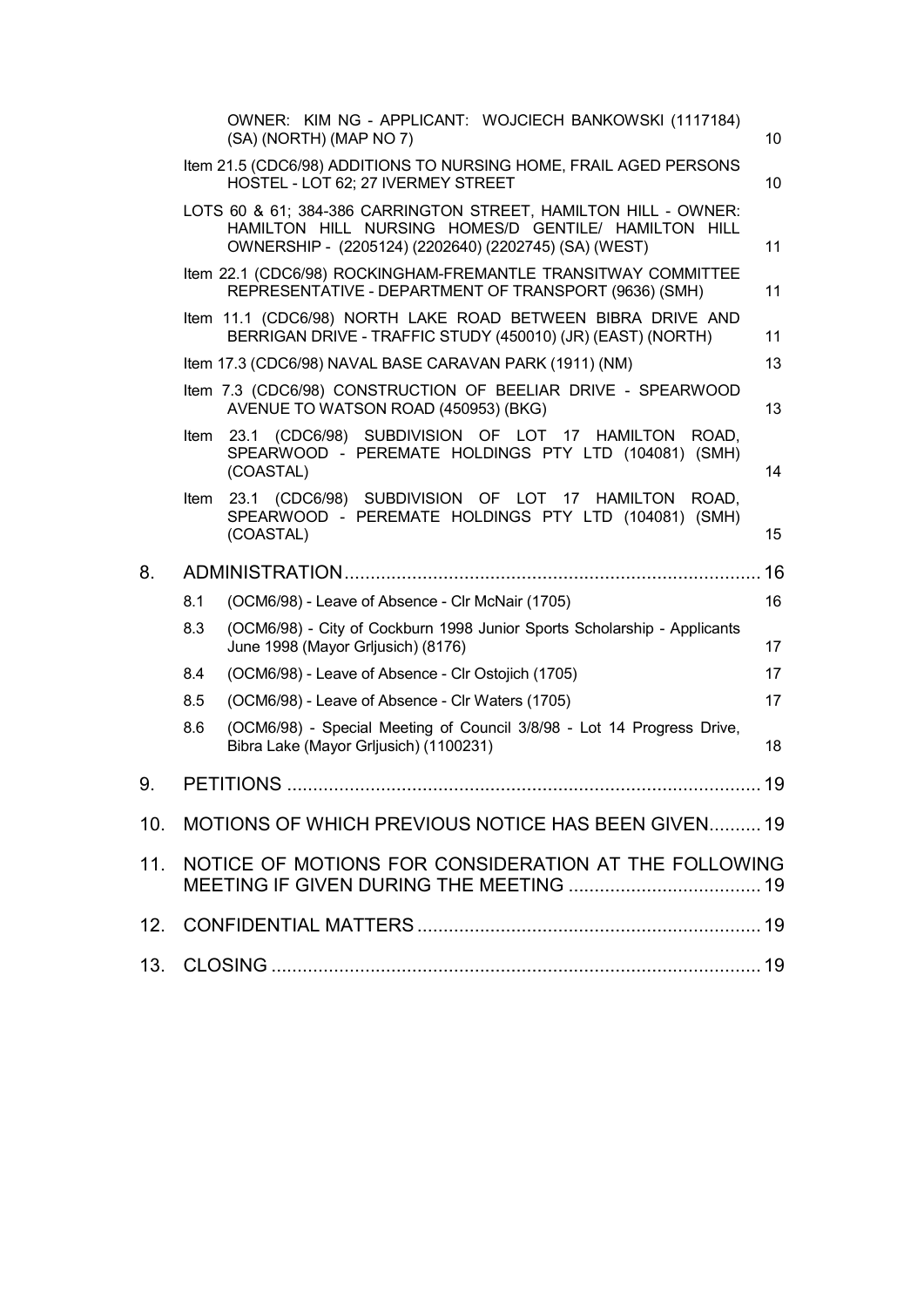# **CITY OF COCKBURN**

# **MINUTES OF ORDINARY COUNCIL MEETING HELD ON TUESDAY, 16 JUNE 1998 AT 7:30 P.M.**

#### **PRESENT:**

#### **COUNCILLORS**

| Mr J Grljusich    | Mayor                          |
|-------------------|--------------------------------|
| Mr S T E Battalis | Deputy Mayor                   |
| Mr S Lee          | Councillor                     |
| Mr C Elpitelli    | Councillor                     |
| Mrs S Hunt        | Councillor                     |
| Mr J Ostojich     | Councillor (Arrived at 7:54pm) |
| Mr L Humphreys    | Councillor                     |
| Mr L Howlett      | Councillor                     |
| Mrs N Waters      | Councillor                     |
| Mr B P Wheatley   | Councillor                     |
| Mr M Pecotic      | Councillor                     |
| Mr J Gianoli      | Councillor                     |

#### **IN ATTENDANCE**

| Mr R W Brown  |                          | <b>Chief Executive Officer</b>       |
|---------------|--------------------------|--------------------------------------|
| Mr D M Green  | $\overline{\phantom{0}}$ | Director, Administration & Community |
|               |                          | <b>Services</b>                      |
| Mr K Lapham   |                          | Manager, Finance                     |
| Mr S M Hiller |                          | Director, Planning & Development     |
| Mr B K Greay  |                          | Director, Engineering                |
| Mr S Ryan     |                          | Manager, Planning                    |
| Mrs S Ellis   | -                        | Secretary to Chief Executive Officer |
| Ms M Finucane | $\overline{a}$           | Promotions & Liaison Officer         |

The Presiding Member declared the meeting open at 7:31pm.

# **1. APPOINTMENT OF PRESIDING MEMBER [IF REQUIRED]**

Nil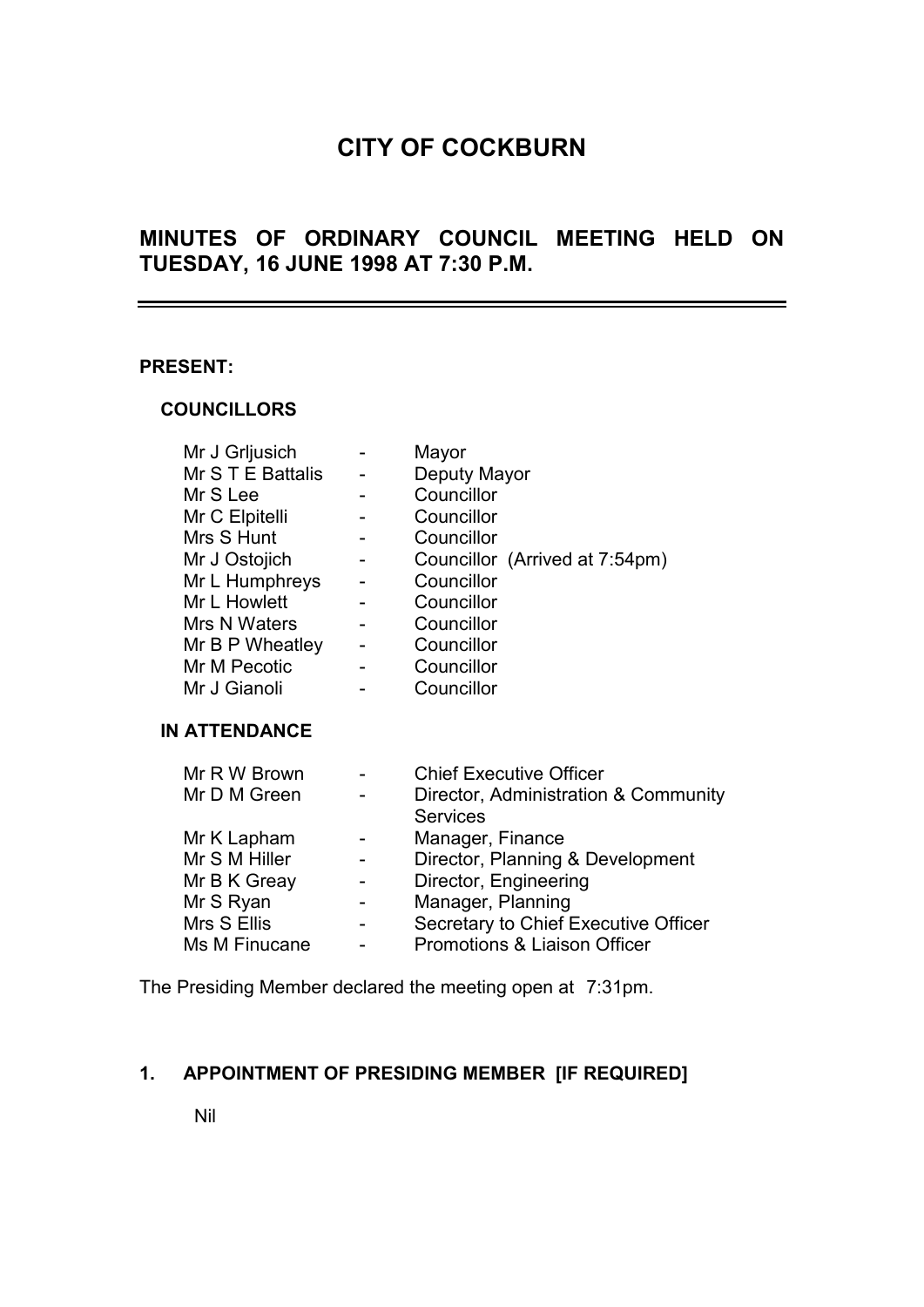## **2. PUBLIC ADDRESS SESSION**

**Ms Cheryl Grljusich** as a part owner of Lot 17 Hamilton Road and a Director of Peremate Holdings Pty Ltd, stated that her letter dated 2<sup>nd</sup> June 1998 had not been responded to as yet and requested that Council deal with this matter as quickly as possible as they have been waiting long enough. Ms Grljusich tabled the letter and Director, Planning advised that it had been previously circulated to Councillors with the CDC Agenda.

## **3 CONFIRMATION OF MINUTES**

### **3.1 (OCM6/98) - Ordinary Meeting of Council - 19/5/98**

Moved Clr Gianoli seconded Clr Pecotic, that the Minutes of the Ordinary Meeting of Council held on the 19<sup>th</sup> May 1998 be confirmed.

### **CARRIED**

## **3.2 (OCM6/98) - Special Meeting of Council - 29/4/98**

Moved Clr Gianoli seconded Clr Pecotic, that the Minutes of the Special Meeting of Council held on the  $29<sup>th</sup>$  April 1998 be confirmed.

### **CARRIED**

### **3.3 (OCM6/98) - Special Meeting of Council - 3/6/98**

Moved Clr Howlett seconded Clr Gianoli, that the Minutes of the Special Meeting of Council held on the  $3<sup>rd</sup>$  June 1998 be confirmed.

# **CARRIED**

# **4. APOLOGIES AND LEAVE OF ABSENCE**

Clr R. Lees - Apology Clr J. McNair - Apology (until 11:35pm) Clr J. McNair - Leave of Absence (from 11:35pm to 12 midnight)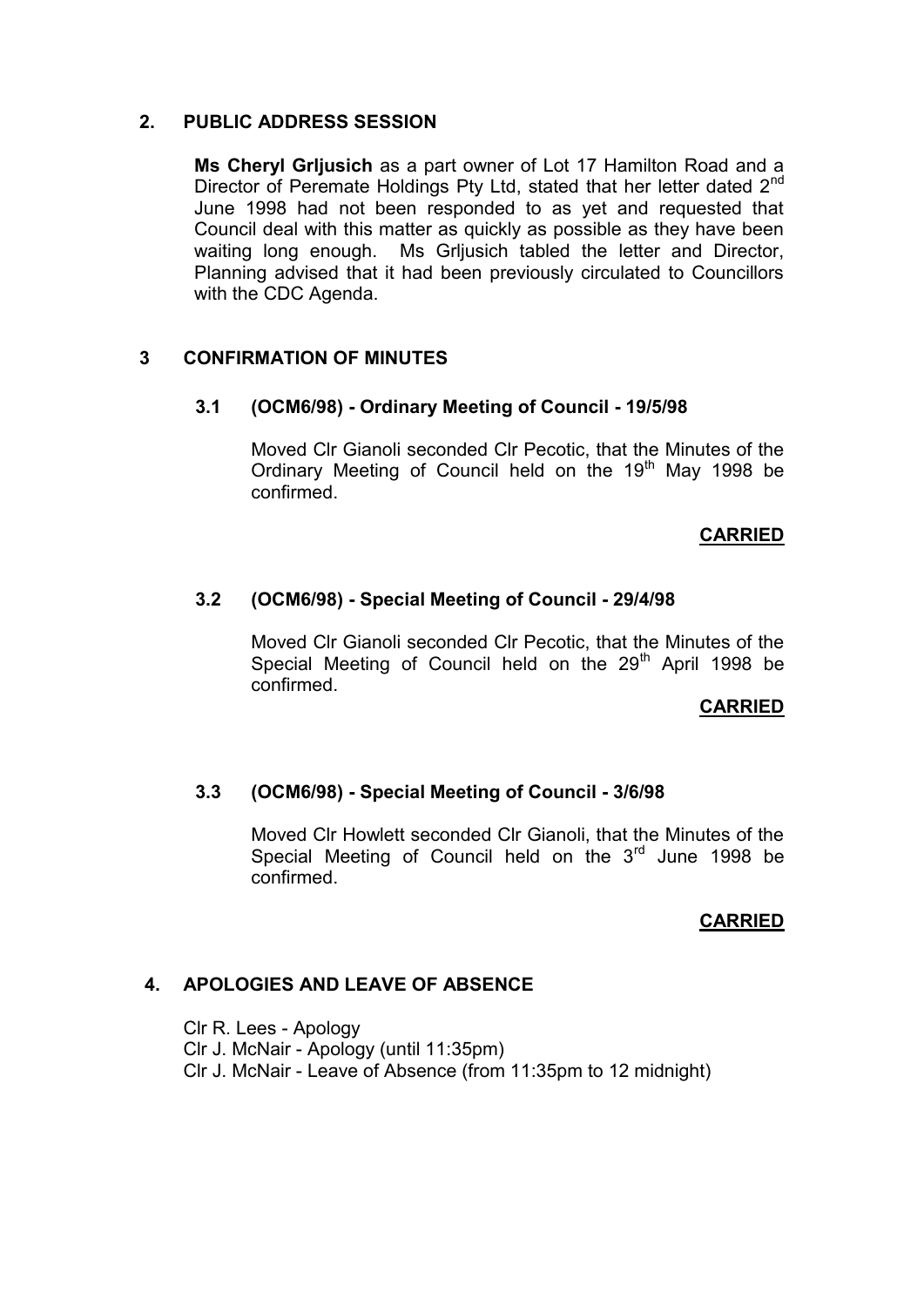# **5. ADDITIONS TO THE AGENDA**

Moved Clr Howlett seconded Clr Gianoli, that the following additions to the Agenda be accepted: -

- 8.3 City of Cockburn 1998 Junior Sports Scholarship Applicants June 1998 (LCD) (8176)
- 8.4 Leave of Absence Clr Ostojich (1705)
- 8.5 Leave of Absence Clr Waters (1705)<br>8.6 Special Meeting of Council 3/8/98 Lo
- Special Meeting of Council 3/8/98 Lot 14 Progress Drive, Bibra Lake (Mayor Grljusich) (1100231)

# **CARRIED**

## **6. DEPUTATIONS**

Nil

## **7. COUNCIL MATTERS**

## **7.1 (OCM6/98) - Special Strategic & Policy Committee Report - 26/5/98 (1055)**

Moved Clr Humphreys seconded Clr Howlett, that the report of the Special Strategic and Policy Committee meeting held on the  $26<sup>th</sup>$  May 1998 be received and the recommendations therein adopted, with the exception of item 6.5 which is to be dealt with separately.

### **CARRIED**

## **Item 6.5 (SSPC5/98) DISABILITY SERVICES - EARLY INTERVENTION CENTRE (8208) (RA)**

Moved Clr Gianoli seconded Deputy Mayor Battalis, that Item 6.5 of the Special Strategic and Policy Committee meeting held on the 26<sup>th</sup> May 1998 be adopted.

# **CARRIED BY ABSOLUTE MAJORITY OF COUNCIL**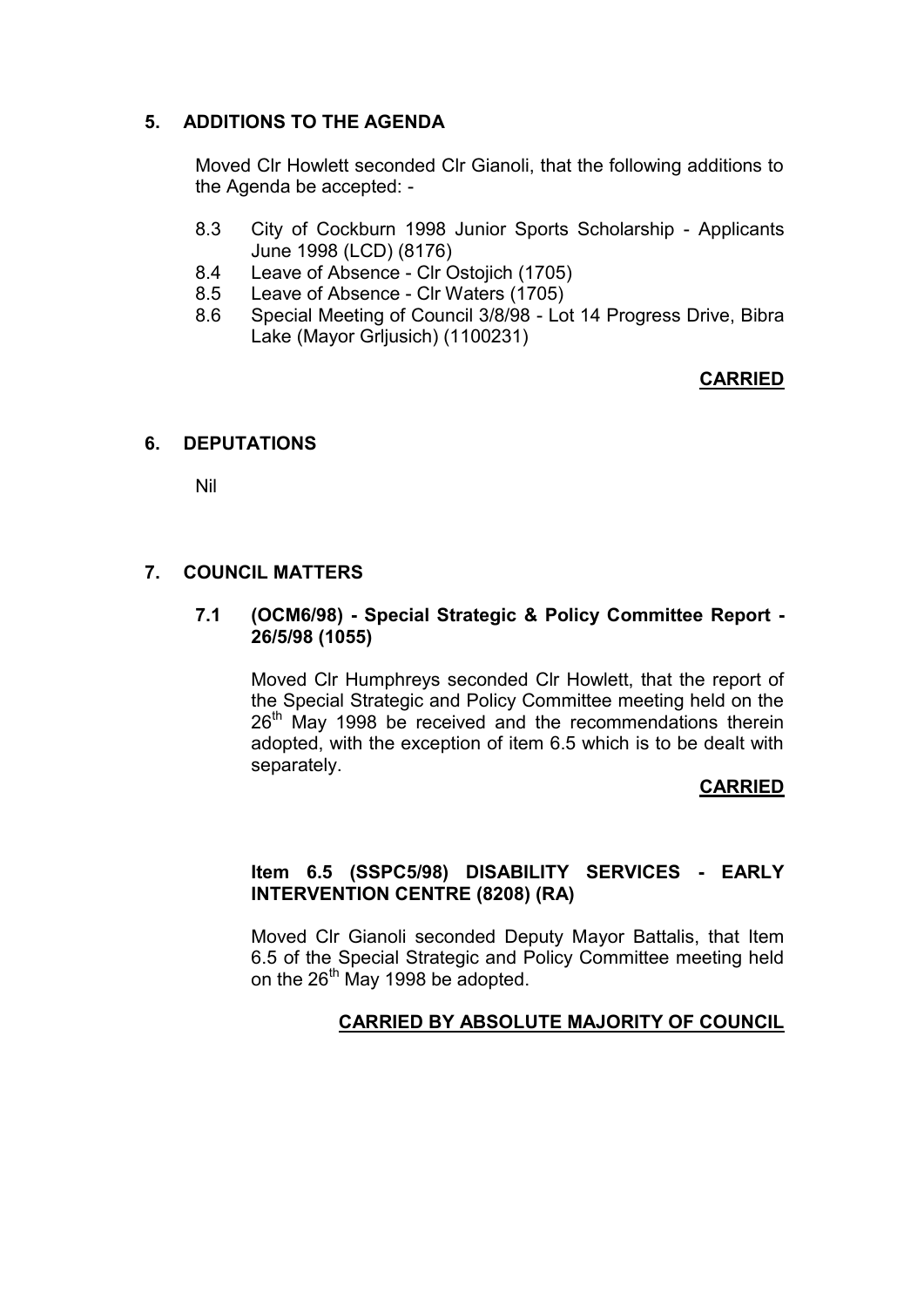# **7.2 (OCM6/98) - Strategic & Policy Committee Report - 2/6/98 (1055)**

Moved Clr Humphreys seconded Clr Howlett, that the report of the Strategic and Policy Committee meeting held on the  $2<sup>nd</sup>$ June 1998 be received and the recommendations therein adopted, with the exception of items 11.2, 13.2 and 19.1 which are to be dealt with separately.

# **CARRIED**

## **Item 11.2 (SPC6/98) STATE UNDERGROUND POWER PROGRAM (9118) (PS)**

Moved Clr Pecotic seconded Clr Waters, that Item 11.2 of the Strategic and Policy Committee meeting held on the  $2<sup>nd</sup>$  June 1998 be set aside and substituted with the following: -

That Council

- (1) Consult with residents of the suburbs of North Lake, Coolbellup and Spearwood advising of the proposed underground power program and seeking their views on making a contribution (50%) towards the cost of replacing the existing power line system with underground power in their respective suburbs.
- (2) Prepare an Application for Funding under the State Underground Power Program to include those suburbs from whom agreement, of at least 75% of the owners of residences, is received.
- (3) Facilitate the implementation of the Project if approved by the Office of Energy.
- (4) Advise affected ratepayers that the estimated cost is expected to be \$4,000 and that their portion will be in the vicinity of \$2,000 and that ratepayers be given all other relevant information including payment options.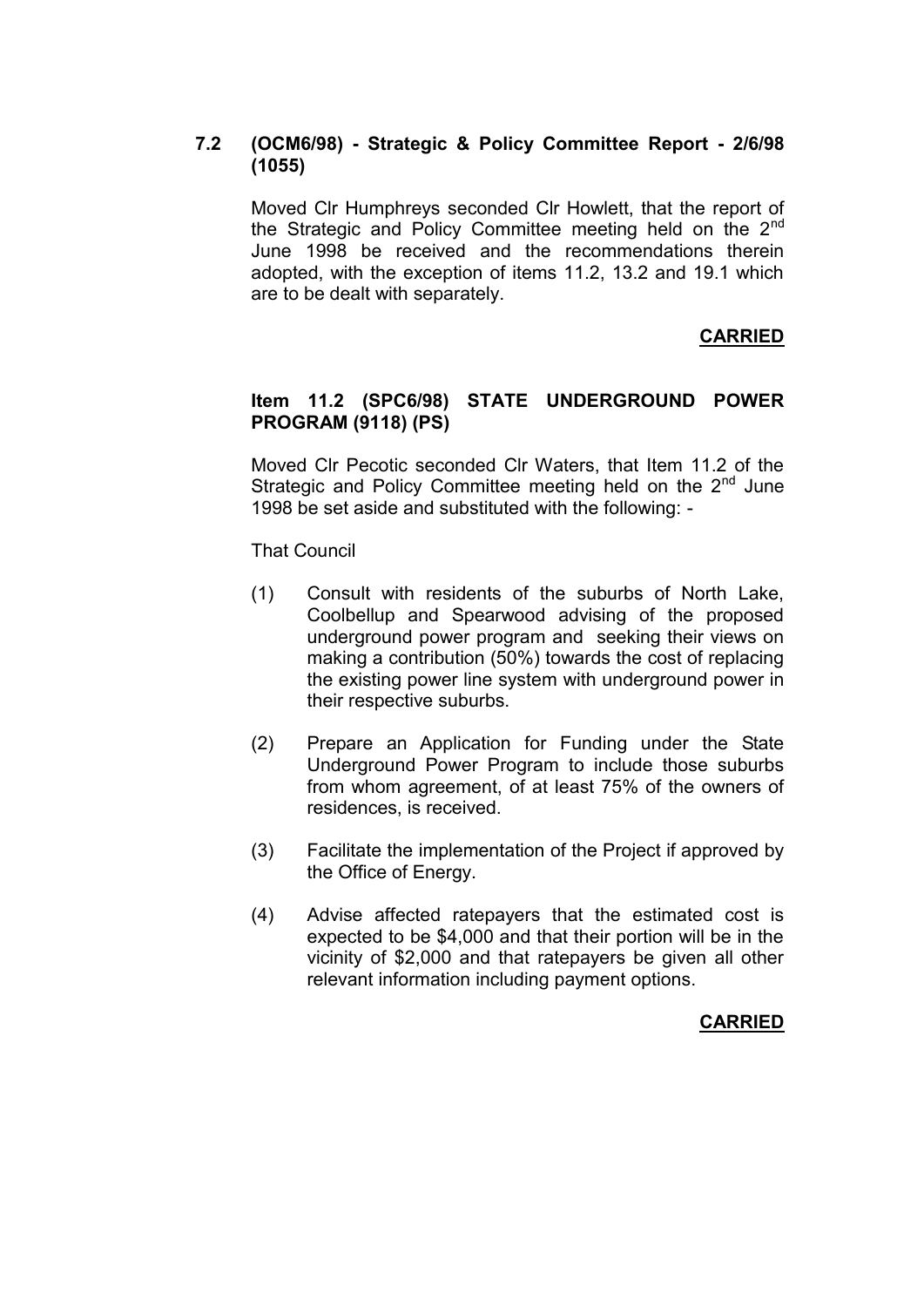## **Item 13.2 (SPC6/98) JANDAKOT AIRPORT (1211) (SMH)**

Moved Clr Elpitelli seconded Clr Hunt, that Item 13.2 of the Strategic and Policy Committee meeting held on the  $2<sup>nd</sup>$  June 1998 be set aside and substituted with the following: -

#### That Council

- (1) advise the Department of Transport and the Federal Minister for Transport and Regional Development that the Council:-
	- 1. supports the State Government in its endeavours to achieve the outright sale of Jandakot Airport, rather than the long term lease currently negotiated with Jandakot Airport Holdings;
	- 2. is concerned about the advice from Federal Government that the Commonwealth will continue to regulate environmental management, building and development control, rather than such important matters being under the control and approval of the State and local government;
	- 3. is disappointed that the leasing of the airport proceeded and was finalised without any reference or consultation with the Council;
	- 4. seeks to be directly involved in the preparation of the airport master plan and major development proposals for the airport by the operator, beyond that provided for within the 90 day public comment period as the operation of the airport directly affects the land use planning and the amenity of the surrounding properties within the district;
- (2) forward a copy of the Council's recently adopted Policy PD 44 "Jandakot Airport Land Use" to the Department of Transport and the Federal Minister for Transport and Regional Development, the Hon. Mark Vaile MP.
- (3) write to the new owners congratulating them on their achievement and seek to meet with them to come to some arrangements to ensure that both parties work together in a co-operative manner.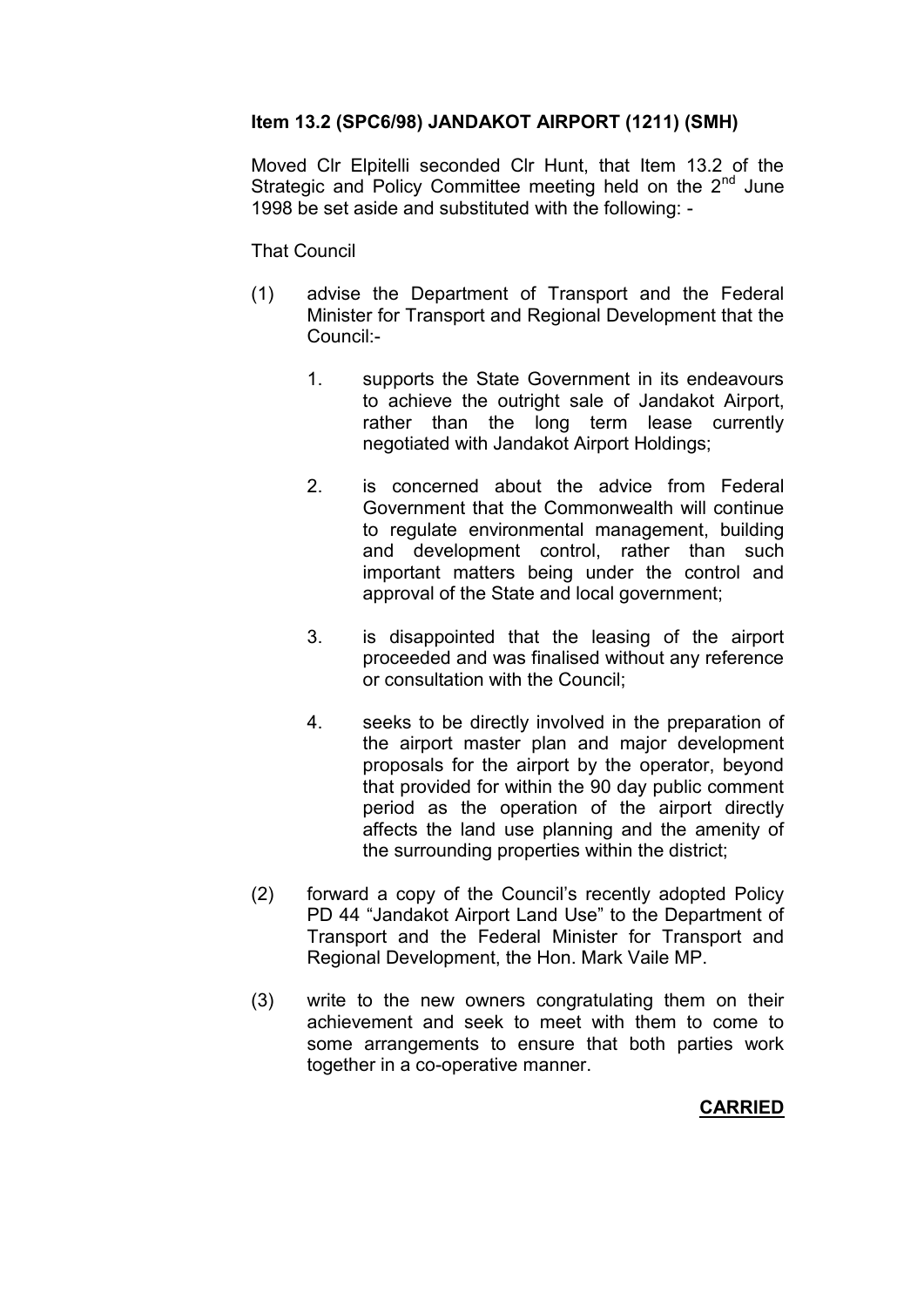DURING DISCUSSION OF THE ABOVE ITEM, CLR OSTOJICH JOINED THE MEETING AT 7:54PM.

## **Item 19.1 (SPC6/98) CHIEF EXECUTIVE OFFICER'S PERFORMANCE REVIEW (003) (RB)**

Moved Clr Humphreys seconded Clr Pecotic, that Item 19.1 of the Strategic and Policy Committee meeting held on the  $2^{nd}$ June 1998 be adopted.

#### **CARRIED**

#### **7.3 (OCM6/98) - Community Development Committee Report - 9/6/98 (1052)**

Moved Clr Waters seconded Clr Gianoli, that the report of the Community Development Committee meeting held on the  $9<sup>th</sup>$ June 1998 be received and the recommendations therein adopted, with the exception of items 7.1, 7.3, 10.2, 11.1, 16.1, 17.3, 17.4, 17.5, 21.1, 21.5, 22.1 and 23.1 which are to be dealt with separately.

#### **CARRIED**

#### DECLARATIONS OF FINANCIAL INTEREST

**Clr Gianoli** declared a financial interest in Item 7.3. The nature being that he is acting for adjoining owners through Evans & Gianoli as developers of which he is a partner.

**Clr Gianoli** declared a financial interest in Item 23.1. The nature being that Southside Realty of which he is a partner, has been appointed Selling Agent for this land.

**Clr Gianoli** declared a financial interest in Item 8.2. The nature being that Southside Realty of which he is a partner, has been appointed Selling Agent for a number of these properties.

**Mayor Grljusich** declared a financial interest in Item 23.1. The nature being that he is a Director of the company and part owner of Lot 17 Hamilton Road.

**Deputy Mayor Battalis** declared a financial interest in Item 11.1. The nature being that a company, of which he and his wife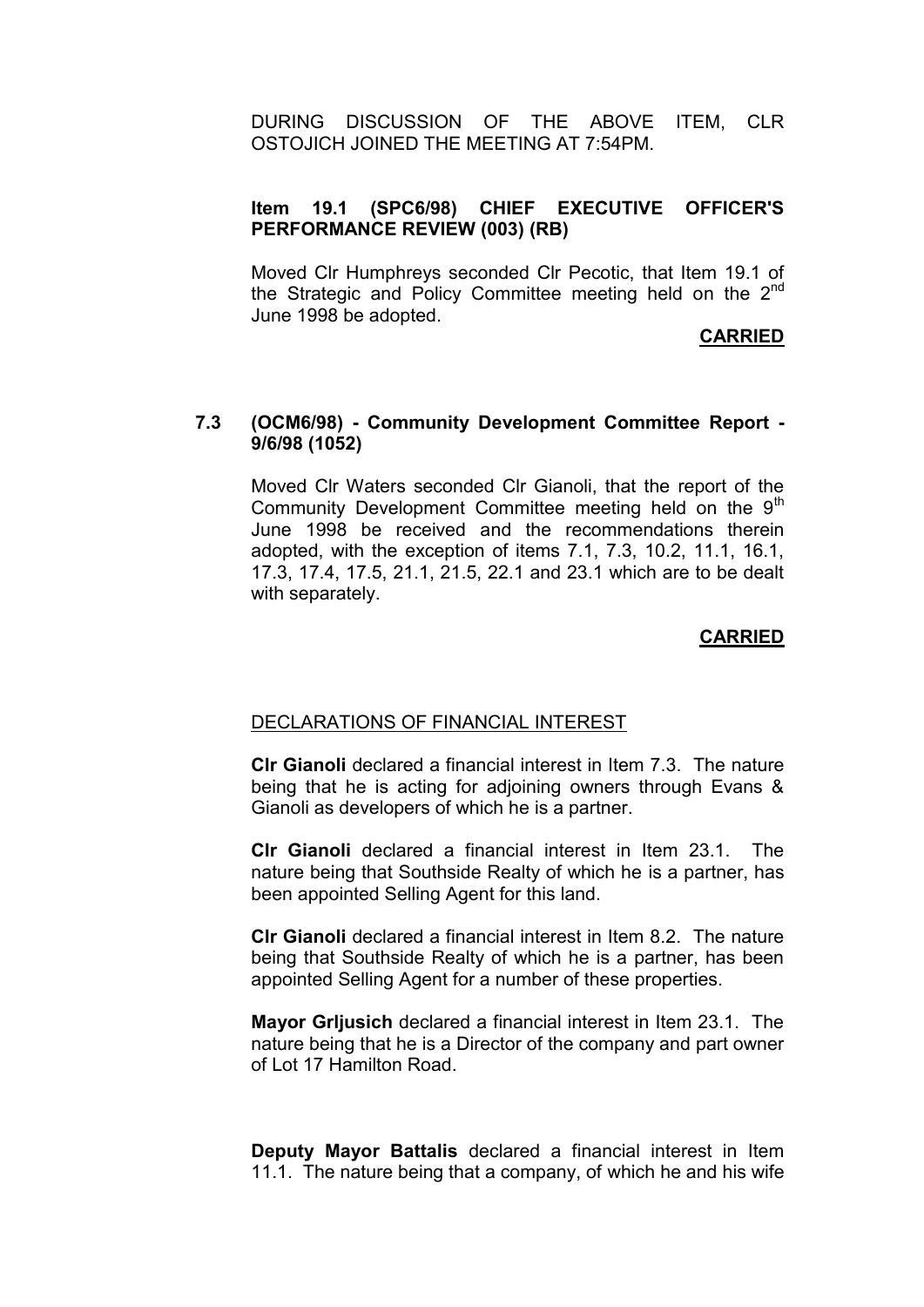are Directors, is the owner of land situated on the corner of Berrigan Drive and North Lake Road.

**Clr Elpitelli** declared a financial interest in Item 17.3. The nature being that he has put an offer on one of the shacks at Naval Base.

**Clr Waters** declared a financial interest in Item 17.3. The nature being that she is part owner of a shack at Naval Base.

**Chief Executive Officer** declared a financial interest in Item 10.4 The nature being that he lives in Gerald Road.

#### **Item 7.1 (CDC6/98) RUSSELL ROAD (EAST) PORTION OF ROAD CLOSURE NEAR BARFIELD STREET (450011) (990912) (KJS) (EAST)**

Moved Clr Waters seconded Clr Elpitelli, that Item 7.1 of the Community Development Committee meeting held on the 9<sup>th</sup> June 1998 be adopted.

#### **CARRIED BY ABSOLUTE MAJORITY OF COUNCIL**

#### **Item 10.2 (CDC6/98) RESURFACING OF ROCKINGHAM ROAD BETWEEN SPEARWOOD AVENUE AND WATSONS RESERVE (CLR S LEE) (450498)**

Moved Clr Howlett seconded Clr Waters, that Item 10.2 of the Community Development Committee meeting held on the  $9<sup>th</sup>$ June 1998 be adopted.

#### **CARRIED**

#### **Item 16.1 (CDC6/98) REPEAL OF LOCAL LAWS (11116) (DMG)**

Mayor Grljusich read aloud the following statement: -

"On the Council Agenda for tonight's meeting, there is an item which proposes Council make a Local Law to Repeal the following Local Laws: -

(1) Erection and Use of Petrol Pumps in or near any street or way; and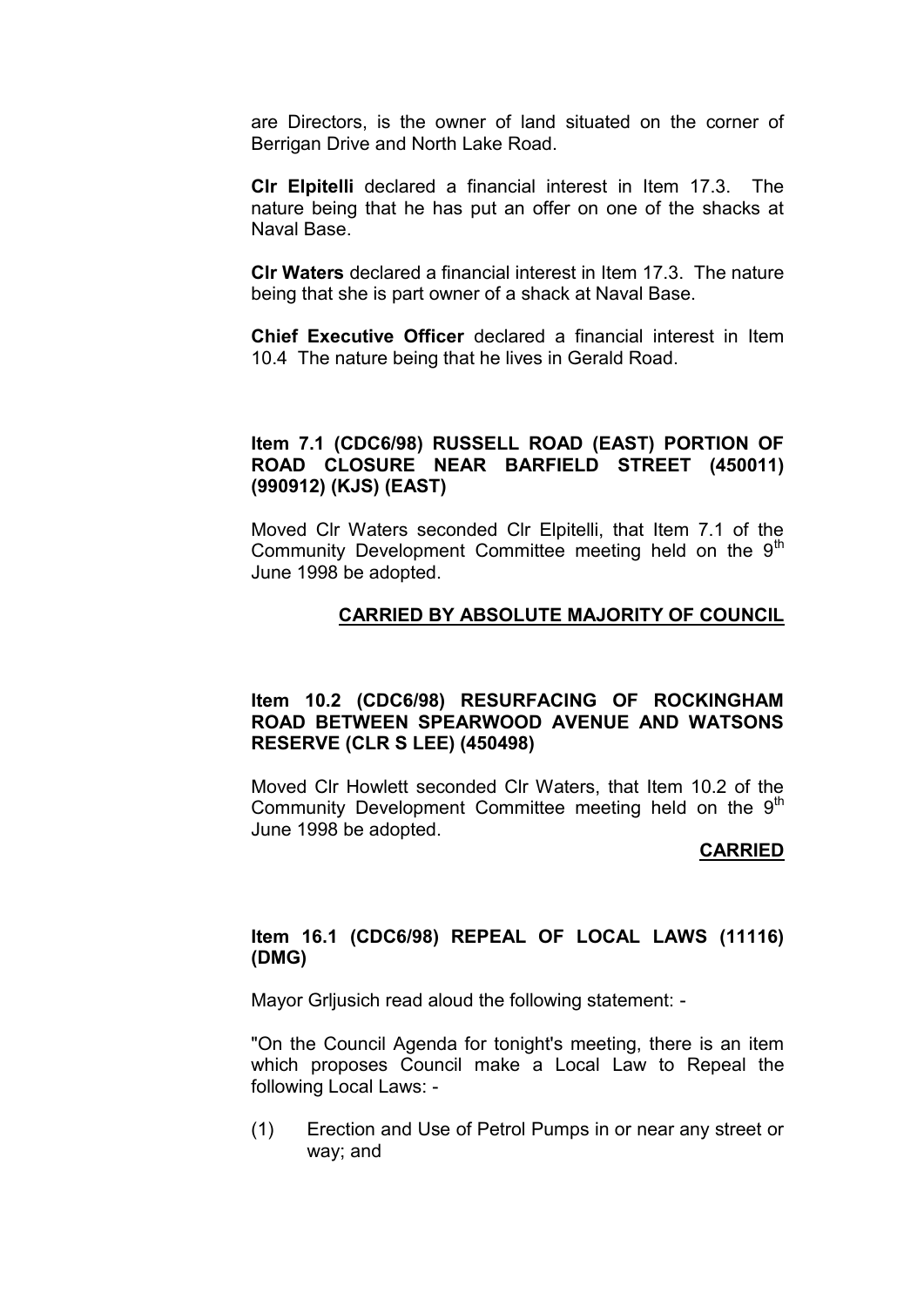(2) Long Service Leave to be granted to employees of the Fremantle District Road Board,

both of which are superseded by subsequent legislation and are now effectively redundant."

Moved Clr Waters seconded Clr Elpitelli, that Item 16.1 of the Community Development Committee meeting held on the  $9<sup>th</sup>$ June 1998 be adopted.

#### **CARRIED**

#### **Item 17.4 (CDC6/98) GRANT TO COOGEE PRIMARY SCHOOL (5302) (NM)**

Moved Clr Waters seconded Clr Ostojich, that Item 17.4 of the Community Development Committee meeting held on the 9<sup>th</sup> June 1998 be adopted.

#### **CARRIED BY ABSOLUTE MAJORITY OF COUNCIL**

#### **Item 17.5 (CDC6/98) APPOINTMENT OF AUDITORS FOR FINANCIAL YEARS 1998/99 TO 2002/03 (5009) (NM)**

Moved Clr Waters seconded Clr Humphreys, that Item 17.5 of the Community Development Committee meeting held on the  $9<sup>th</sup>$ June 1998 be adopted.

#### **CARRIED BY ABSOLUTE MAJORITY OF COUNCIL**

**Item 21.1 (CDC6/98) PROPOSED ICE SKATING TRAINING FACILITY (PART-TIME) - CSL 550; LOT 415, 46 LA FAYETTE BOULEVARD, BIBRA LAKE - OWNER: KIM NG - APPLICANT: WOJCIECH BANKOWSKI (1117184) (SA) (NORTH) (MAP NO 7)**

Moved Clr Howlett seconded Clr Elpitelli, that Item 21.1 of the Community Development Committee meeting held on the 9<sup>th</sup> June 1998 be adopted subject to sub-clause (3) be amended to read "for a period of 12 months".

#### **CARRIED**

#### **Item 21.5 (CDC6/98) ADDITIONS TO NURSING HOME, FRAIL AGED PERSONS HOSTEL - LOT 62; 27 IVERMEY STREET**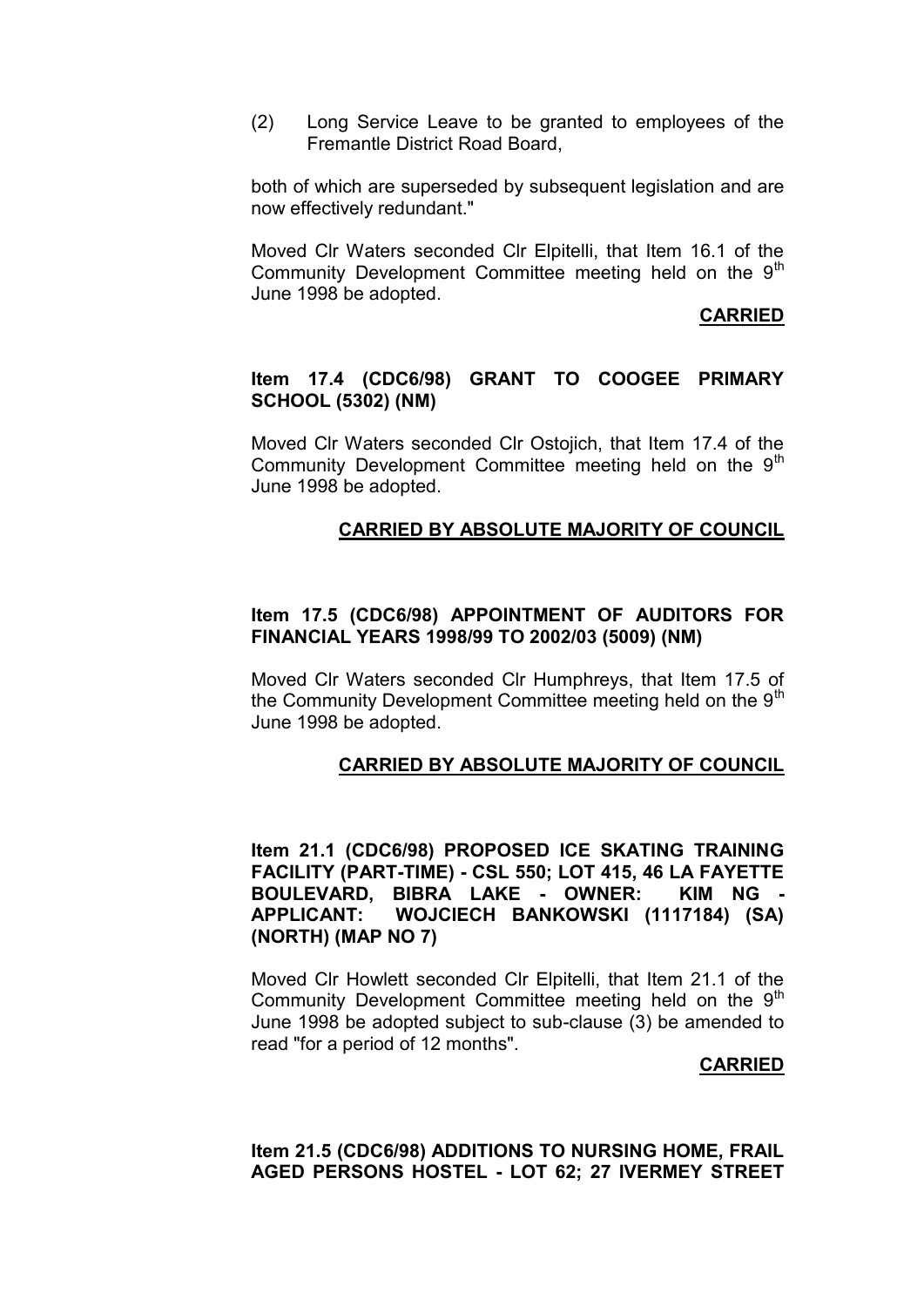#### **LOTS 60 & 61; 384-386 CARRINGTON STREET, HAMILTON HILL - OWNER: HAMILTON HILL NURSING HOMES/D GENTILE/ HAMILTON HILL OWNERSHIP - (2205124) (2202640) (2202745) (SA) (WEST)**

Moved Clr Waters seconded Clr Elpitelli, that Item 21.5 of the Community Development Committee meeting held on the 9<sup>th</sup> June 1998 be adopted.

## **CARRIED BY ABSOLUTE MAJORITY OF COUNCIL**

## **Item 22.1 (CDC6/98) ROCKINGHAM-FREMANTLE TRANSITWAY COMMITTEF REPRESENTATIVE DEPARTMENT OF TRANSPORT (9636) (SMH)**

Moved Clr Elpitelli seconded Clr Hunt, that Item 22.1 of the Community Development Committee meeting held on the  $9<sup>th</sup>$ June 1998 be set aside and substituted with the following: -

That Council

- (1) approve the Director of Planning and Development and Mayor Grljusich as the Council representatives on the Department of Transport Steering Committee Rockingham Road Bus Lanes Study;
- (2) support the Strategic Planner and the Manager Engineering Services to represent the Council on the Technical Committee - Rockingham Road Bus Lanes Study.

### **CARRIED**

Moved Clr Gianoli seconded Clr Humphreys, that Clr Howlett be appointed as Deputy Representative on the Department of Transport Steering Committee - Rockingham Road Bus Lanes Study.

### **CARRIED**

AT THIS POINT THE TIME BEING 8:18PM, DEPUTY MAYOR BATTALIS LEFT THE MEETING, HAVING PREVIOUSLY DECLARED A FINANCIAL INTEREST IN THE FOLLOWING MATTER.

**Item 11.1 (CDC6/98) NORTH LAKE ROAD BETWEEN BIBRA DRIVE AND BERRIGAN DRIVE - TRAFFIC STUDY (450010) (JR) (EAST) (NORTH)**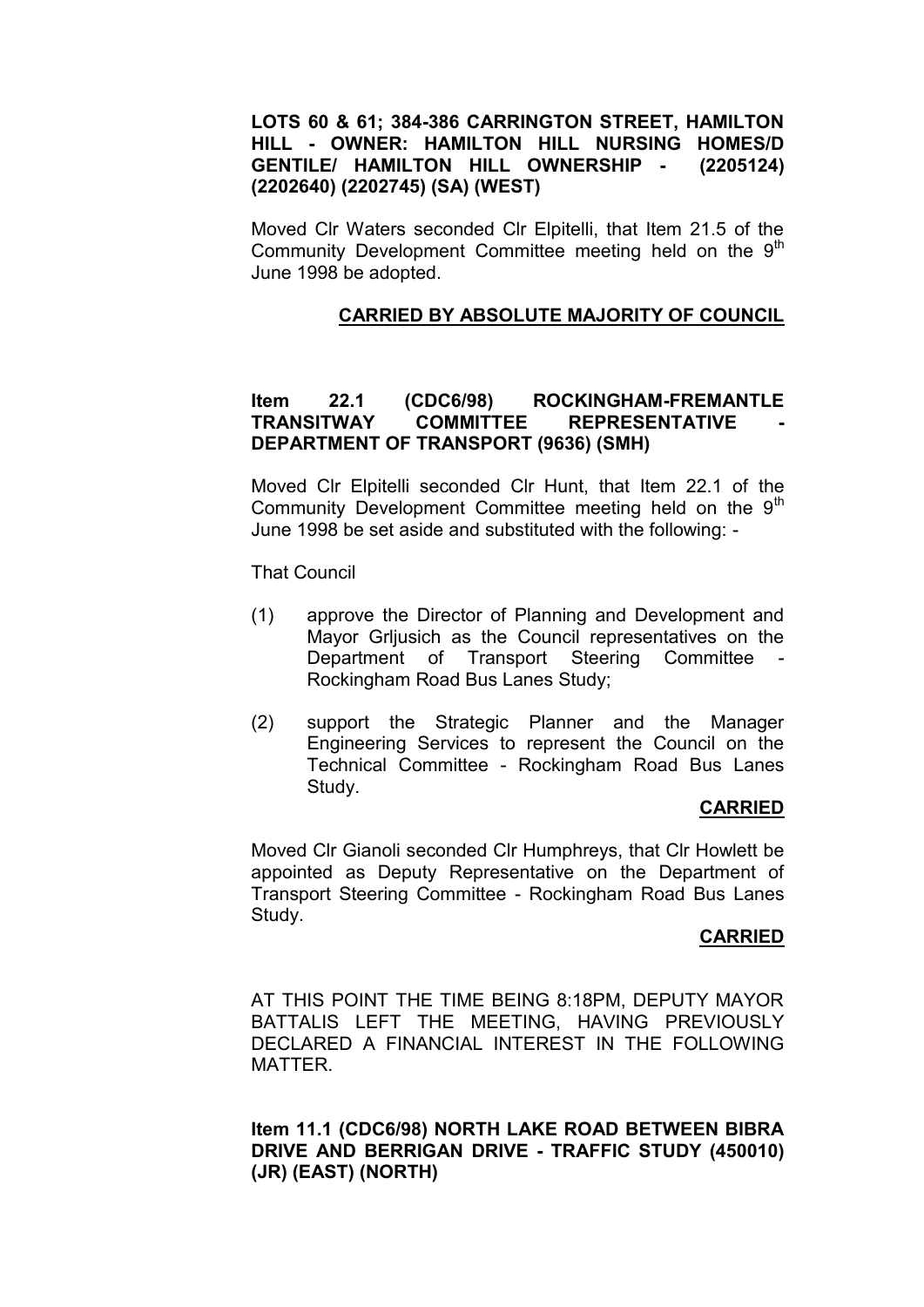Moved Clr Lee seconded Clr Pecotic, that Item 11.1 of the Community Development Committee meeting held on the 9<sup>th</sup> June 1998 be set aside and substituted with the following: -

That

- (1) traffic lights be installed at the intersection of North Lake Road and Omeo Street;
- (2) traffic lights be installed at the intersection of North Lake Road and Osprey Drive six months later if required;
- (3) this matter be referred to the next Special Strategic and Policy Committee Meeting of the 23<sup>rd</sup> June 1998 for consideration;
- (4) the left turn lane from Elderberry Drive into North Lake Road be constructed if the Black Spot Funding is still available as part of this project;
- (5) speed limits on North Lake Road be reduced to 60km between Bibra Drive and Beeliar Drive; and
- (6) the shop owners to contribute to the cost to the value of \$60,000 towards the installation of lights at the corner of Omeo Street and North Lake Road.

#### **MOTION PUT AND CARRIED**

CLR HOWLETT REQUESTED THAT THE VOTES BE RECORDED.

FOR: CLRS LEE, ELPITELLI, HUNT, OSTOJICH, GIANOLI, PECOTIC AND WHEATLEY.

AGAINST: CLRS WATERS, HUMPHREYS, HOWLETT AND MAYOR GRLJUSICH.

AT THIS POINT THE TIME BEING 8:53PM, DEPUTY MAYOR BATTALIS RETURNED TO THE MEETING.

AT THIS POINT THE TIME BEING 8:54PM, CLRS WATERS AND ELPITELLI LEFT THE MEETING, HAVING PREVIOUSLY DECLARED A FINANCIAL INTEREST IN THE FOLLOWING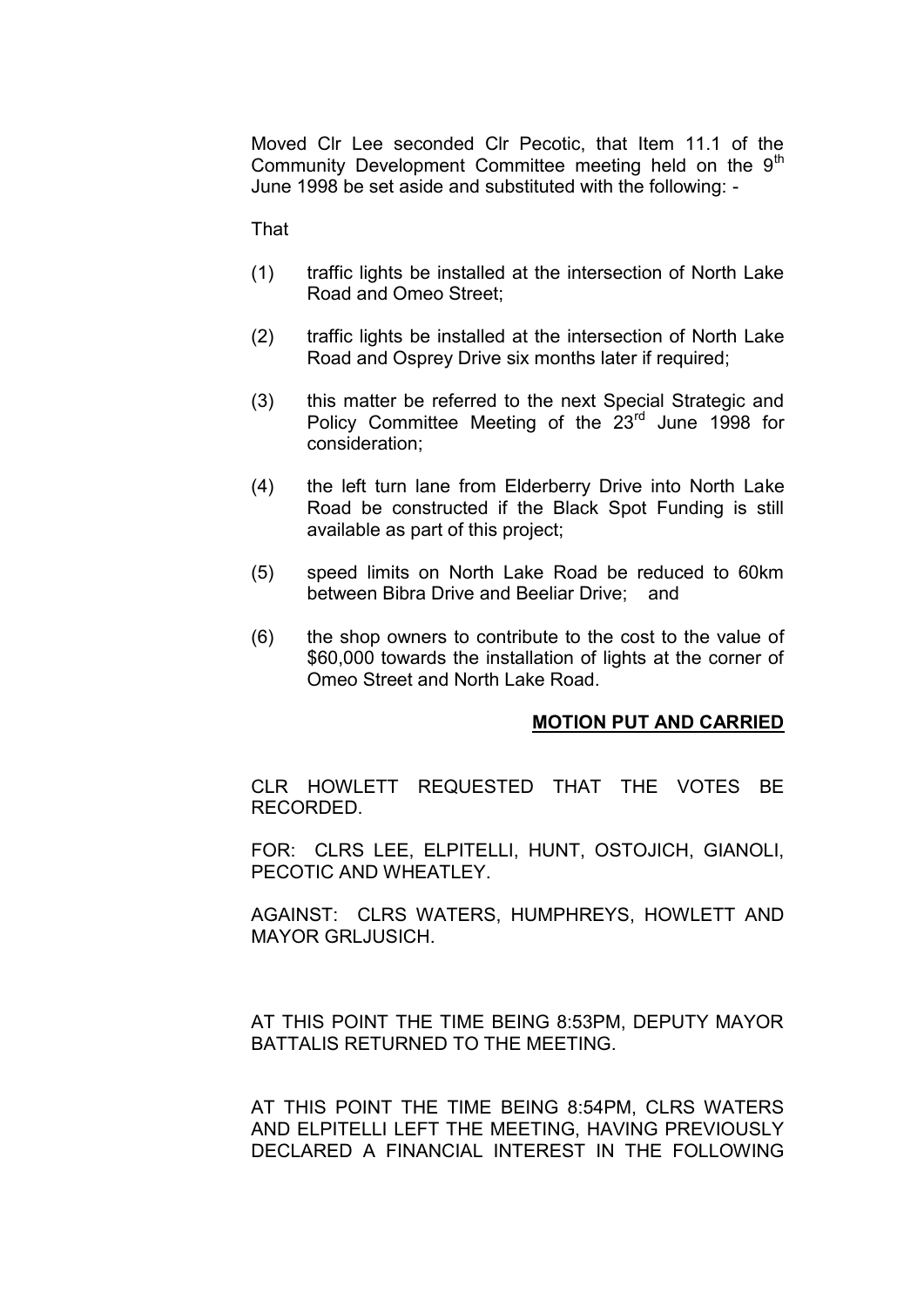MATTER. CLR PECOTIC ALSO LEFT THE MEETING AT THIS STAGE.

# **Item 17.3 (CDC6/98) NAVAL BASE CARAVAN PARK (1911) (NM)**

Moved Clr Howlett seconded Clr Gianoli, that Item 17.3 of the Community Development Committee meeting held on the 9<sup>th</sup> June 1998 be adopted.

### **CARRIED BY ABSOLUTE MAJORITY OF COUNCIL**

AT THIS POINT THE TIME BEING 8:55PM, CLR ELPITELLI RETURNED TO THE MEETING.

AT THIS POINT THE TIME BEING 8:56PM, CLR WATERS RETURNED TO THE MEETING.

AT THIS POINT THE TIME BEING 8:57PM, CLR GIANOLI LEFT THE MEETING, HAVING PREVIOUSLY DECLARED A FINANCIAL INTEREST IN THE FOLLOWING MATTER AND CLR PECOTIC RETURNED.

### **Item 7.3 (CDC6/98) CONSTRUCTION OF BEELIAR DRIVE - SPEARWOOD AVENUE TO WATSON ROAD (450953) (BKG)**

Moved Mayor Grljusich seconded Clr Pecotic, that Item 7.3 of the Community Development Committee meeting held on the  $9<sup>th</sup>$ June 1998 be set aside and substituted with the following: -

That this item be deferred to the next Community Development Committee Meeting in order that a Structure Plan be prepared and submitted for consideration by the Committee, in line with the previous Council resolution of the 19<sup>th</sup> May 1998.

AT THIS POINT THE TIME BEING 8:57PM, CLR OSTOJICH LEFT THE MEETING AND RETURNED AT 8:59PM.

Moved Clr Ostojich seconded Clr Humphreys, that the motion be put.

### **CARRIED**

### **MOTION PUT AND CARRIED**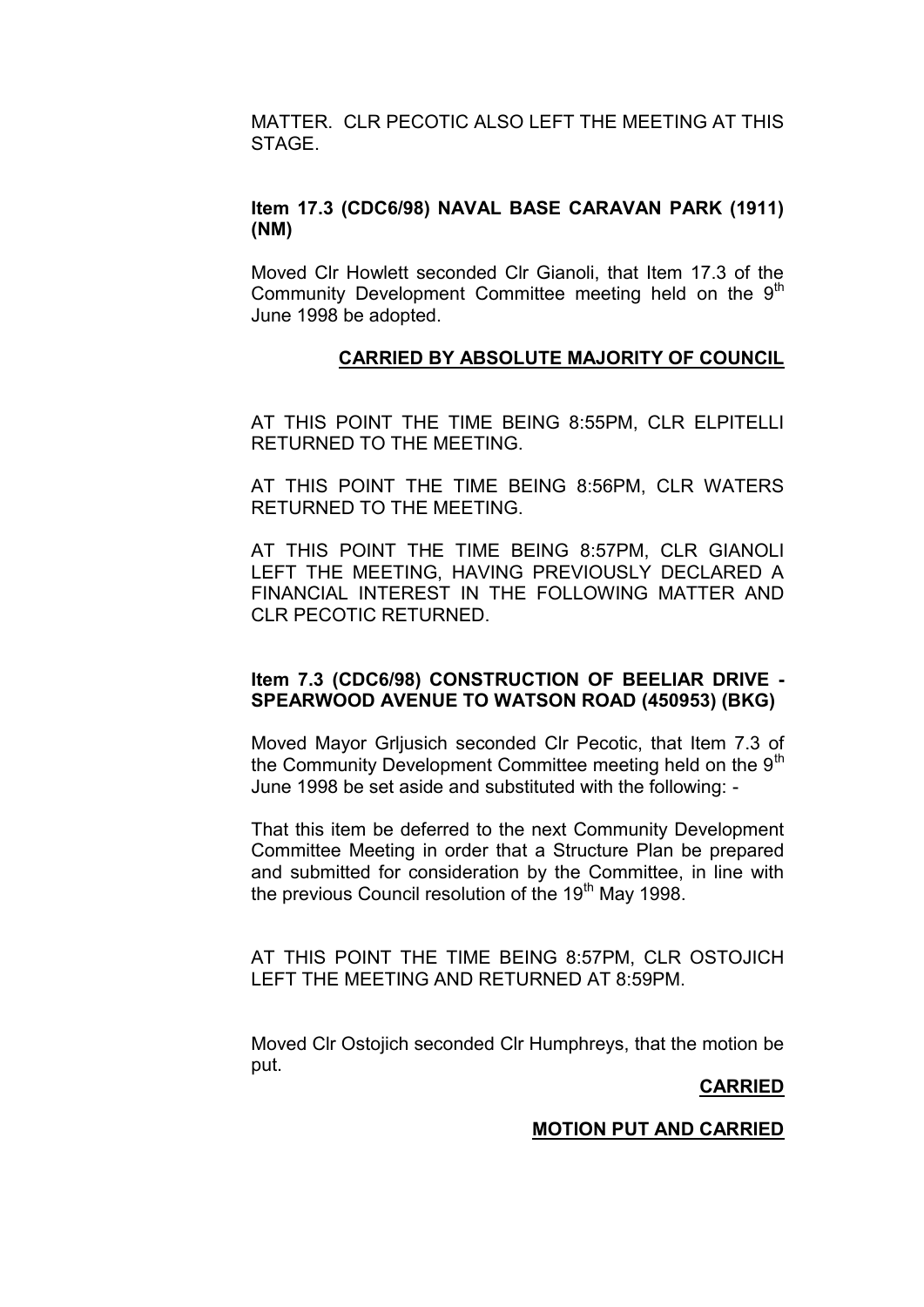AT THIS POINT THE TIME BEING 9:25PM, MAYOR GRLJUSICH LEFT THE MEETING, HAVING PREVIOUSLY DECLARED A FINANCIAL INTEREST IN THE FOLLOWING MATTER. DEPUTY MAYOR BATTALIS ASSUMED THE PRESIDING MEMBER'S POSITION AND INVITED MR DENIS MCLEOD, COUNCIL'S SOLICITOR, TO JOIN THE MEETING.

#### **Item 23.1 (CDC6/98) SUBDIVISION OF LOT 17 HAMILTON ROAD, SPEARWOOD - PEREMATE HOLDINGS PTY LTD (104081) (SMH) (COASTAL)**

Moved Clr Ostojich seconded Clr Pecotic, that Item 23.1 of the Community Development Committee meeting held on the  $9<sup>th</sup>$ June 1998 be set aside and substituted with the following: -

That Council :-

- (1) enter into a Deed of Agreement between the City of Cockburn and Peremate Holdings Pty Ltd to acquire public open space area over and above the 10% normally required as indicated in Amendment No. 240 of the City of Cockburn's District Zoning Scheme No. 1 report for Lot 17 Hamilton Road, Spearwood;
- (2) prepare the Deed of Agreement immediately so that the matter can be expedited and not cause any undue delays to Peremate Holdings Pty Ltd;
- (3) foreshadow that the Council will deal with the other landowners that have already contributed land for public open space on an ex gratia basis;
- (4) advise the Department of Local Government, the Minister for Local Government, the Ministry for Planning and the Minister for Planning of Council's actions.

CLR HOWLETT REQUESTED THAT BEFORE VOTING ON THIS ITEM, COUNCIL RECEIVE A BRIEFING FROM ITS SOLICITOR, MR MCLEOD, SO THAT COUNCILLORS ARE INFORMED OF THEIR INDIVIDUAL RIGHTS AND THE IMPACTS IF DECISIONS ARE MADE TONIGHT.

A BRIEFING AND QUESTION SESSION FOLLOWED.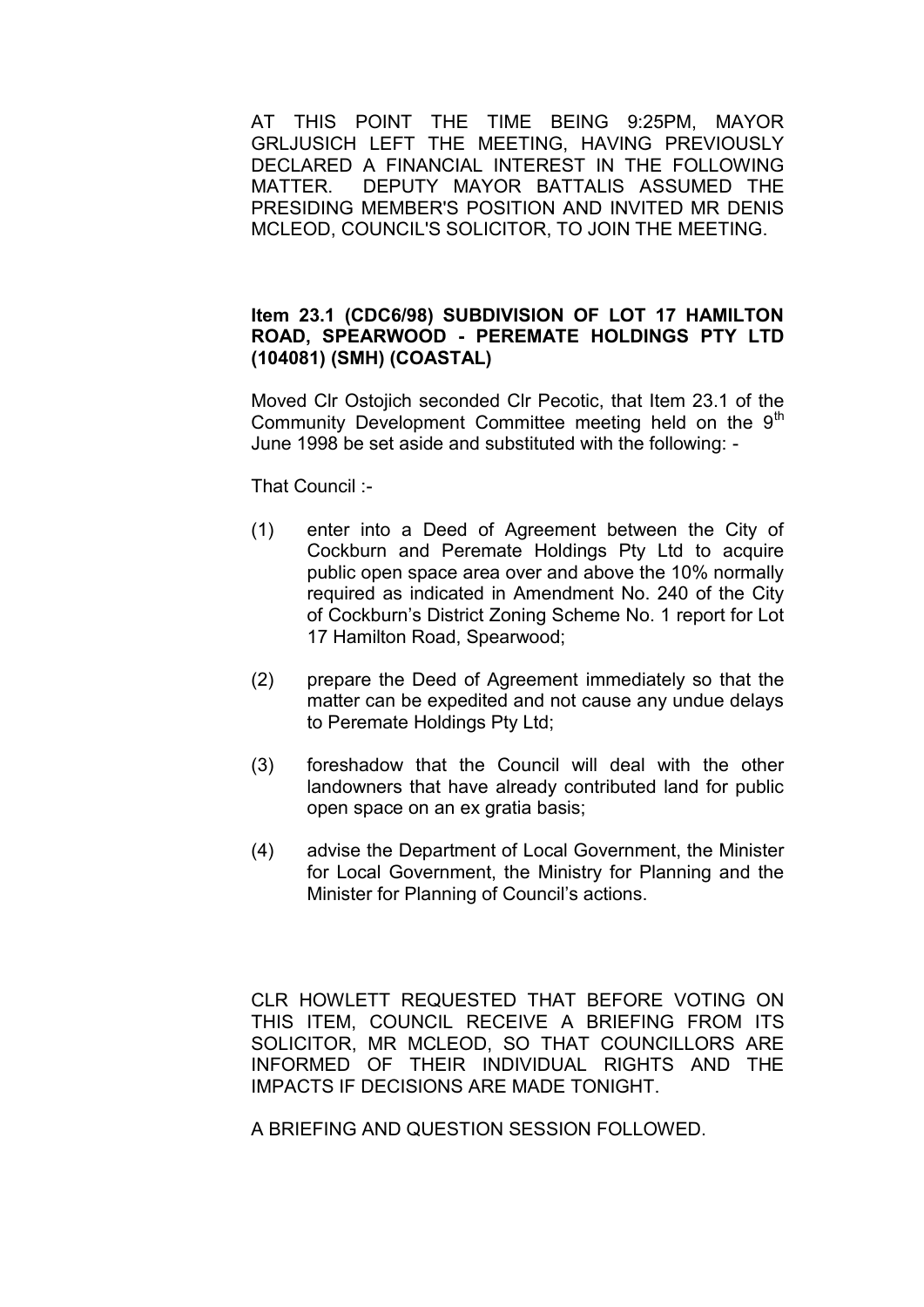#### AMENDMENT TO MOTION

Moved Clr Ostojich seconded Clr Pecotic, that point (4) be amended to read "seek the advice of the Department of Local Government, the Minister for Local Government, the Ministry for Planning and the Minister for Planning, before entering into a Deed of Agreement and that this action be taken immediately."

AT THIS POINT THE TIME BEING 9:48PM, CLR HUMPHREYS LEFT THE MEETING AND RETURNED AT 9:49PM.

#### MEETING BEHIND CLOSED DOORS

Moved Clr Elpitelli seconded Clr Ostojich, that the meeting proceed behind closed doors.

#### **CARRIED**

AT THIS POINT THE TIME BEING 10:06PM, THE MEETING RESUMED BEHIND CLOSED DOORS. THE DIRECTOR ENGINEERING LEFT THE MEETING AND DID NOT RETURN.

AT THIS POINT THE TIME BEING 10:09PM, CLR ELPITELLI LEFT THE CLOSED MEETING AND RETURNED AT 10:11PM.

#### MEETING OPEN TO THE PUBLIC

Moved Clr Humphreys seconded Clr Elpitelli, that the meeting be opened to the public.

#### **CARRIED**

AT THIS POINT THE TIME BEING 11:21PM, THE MEETING RESUMED WITH OPEN DOORS.

## ORIGINAL MOTION WITHDRAWN WITH PERMISSION OF **COUNCIL**

### **Item 23.1 (CDC6/98) SUBDIVISION OF LOT 17 HAMILTON ROAD, SPEARWOOD - PEREMATE HOLDINGS PTY LTD (104081) (SMH) (COASTAL)**

Moved Clr Ostojich seconded Clr Humphreys, that: -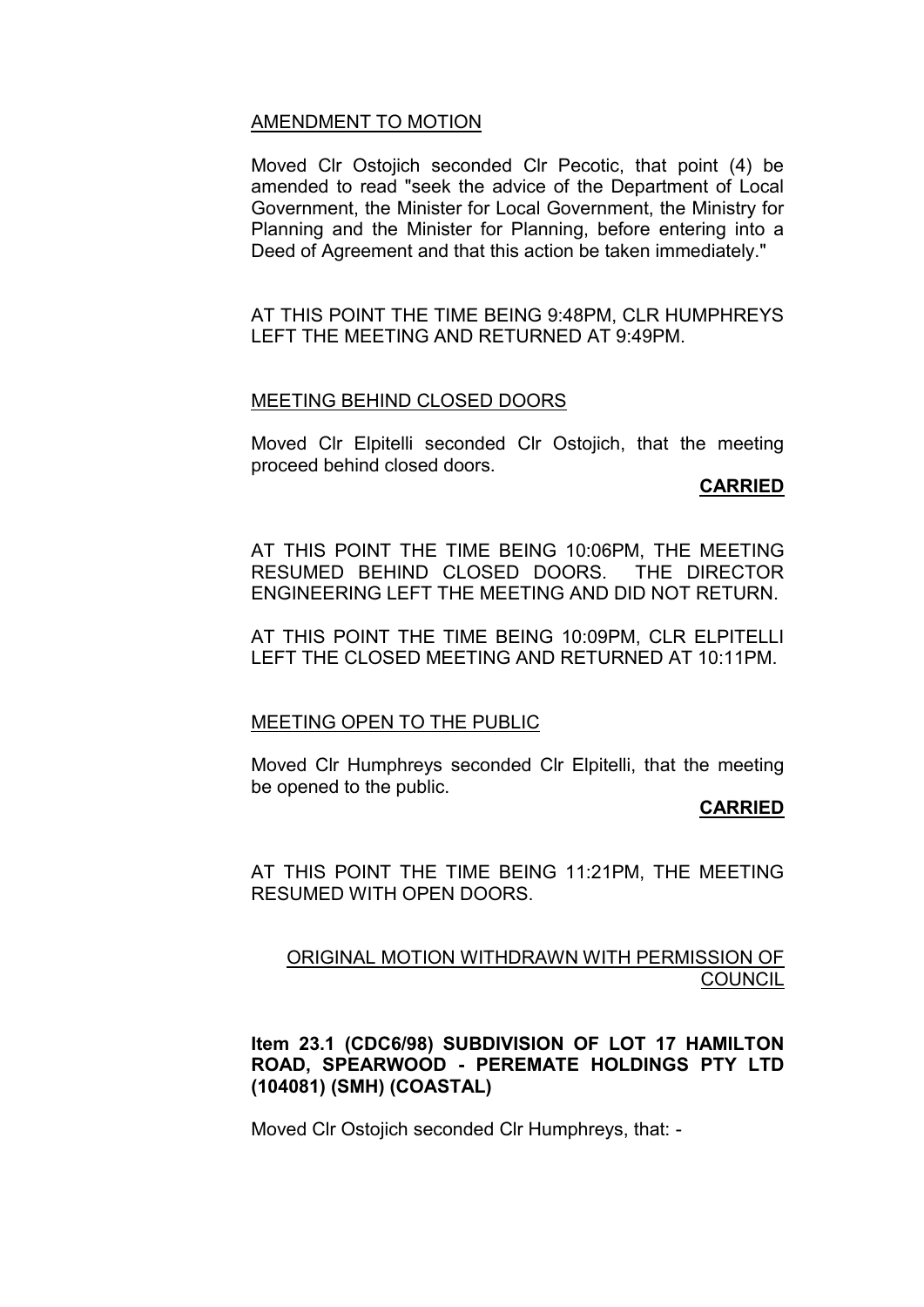- (1) Council receives the report from Council's Planning Department and advice from Council's Solicitor, McLeod & Co;
- (2) subject to the agreement of the Minister for Local Government and the Minister for Planning, and their respective departments:
	- a) the City of Cockburn enter into a Deed of Agreement with Peremate Holdings Pty Ltd to acquire public open space area for Lot 17 Hamilton Road Spearwood, over and above the 10% normally required as indicated in Amendment No.240 of the City of Cockburn's District Zoning Scheme No.1 report for the Packham Development Area;
	- b) the Deed of Agreement be drawn up immediately so that the matter can be expedited and not cause any undue delays to Peremate Holdings Pty Ltd;
- (3) it be noted that it is the intention of this Council to deal with all owners equally and fairly;
- (4) Council instructs Council's Solicitor to investigate entry into a Deed of Agreement pursuant to the report attached to Amendment No.240, irrespective of any agreement referred to in (2) above.

# **MOTION PUT AND CARRIED**

AT THIS POINT THE TIME BEING 11:30PM, MAYOR GRLJUSICH RETURNED TO THE MEETING AND RESUMED THE PRESIDING MEMBER'S POSITION.

### **8. ADMINISTRATION**

**8.1 (OCM6/98) - Leave of Absence - Clr McNair (1705)**

## **RECOMMENDATION**

That Council resolve to grant a Leave of Absence to Clr T.J. McNair from the time of carrying this resolution, being ….pm until 12 midnight,  $16^{\text{th}}$  June 1998.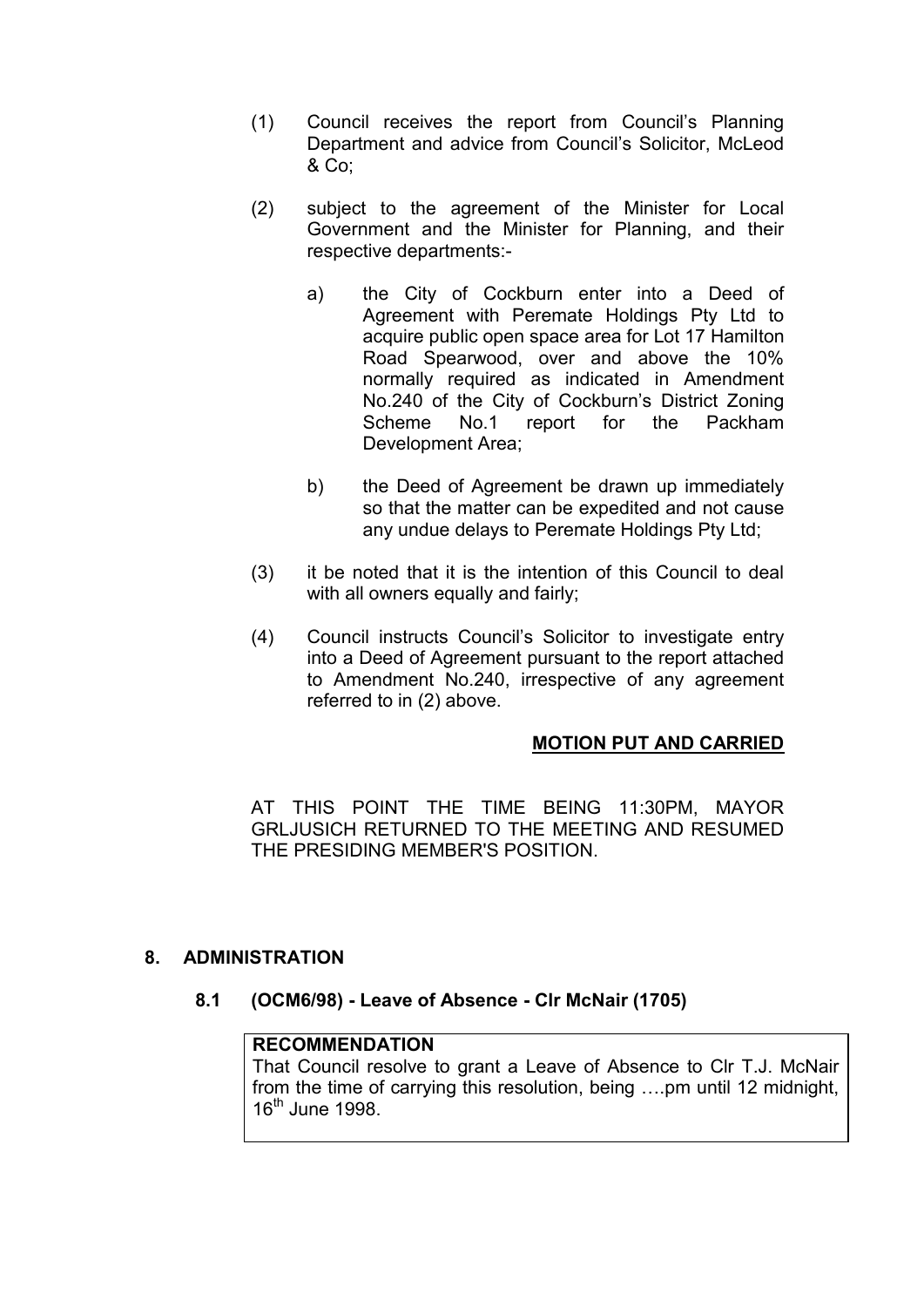## **COUNCIL DECISION**

That Council grant a Leave of Absence to Clr T.J. McNair from the time of carrying this resolution, being 11:35pm until 12 midnight,  $16<sup>th</sup>$  June 1998.

# **CARRIED**

Moved Clr Wheatley seconded Clr Gianoli, that applications for Leave of Absence be dealt with at the beginning of all Council meetings in future.

# **CARRIED**

# **8.3 (OCM6/98) - City of Cockburn 1998 Junior Sports Scholarship - Applicants June 1998 (Mayor Grljusich) (8176)**

Moved Clr Howlett seconded Clr Gianoli, that the Junior Sports Scholarship be awarded to: -

- 1. Adam Grootveld 1. Adam Grootveld 2. Nichael Brenzi<br>
2. Rebecca Brenzi 5. Gary Artemis<br>
3. Paul Johnston 6. Domonic Duffy
	-
- 2. Rebecca Brenzi 5. Gary Artemis
	-
- 3. Paul Johnston 6. Domonic Duffy
	- **CARRIED**

AT THIS POINT THE TIME BEING 11:39PM, CLR OSTOJICH LEFT THE MEETING.

# **8.4 (OCM6/98) - Leave of Absence - Clr Ostojich (1705)**

Moved Clr Howlett seconded Clr Wheatley, that a Leave of Absence be granted for CIr Ostojich for the period  $1<sup>st</sup>$  - 31 $<sup>st</sup>$  July</sup> 1998 inclusive.

# **CARRIED**

# **8.5 (OCM6/98) - Leave of Absence - Clr Waters (1705)**

Moved Clr Howlett seconded Clr Wheatley, that a Leave of Absence be granted for CIr Waters for the period  $6<sup>th</sup>$  - 18<sup>th</sup> July 1998 inclusive.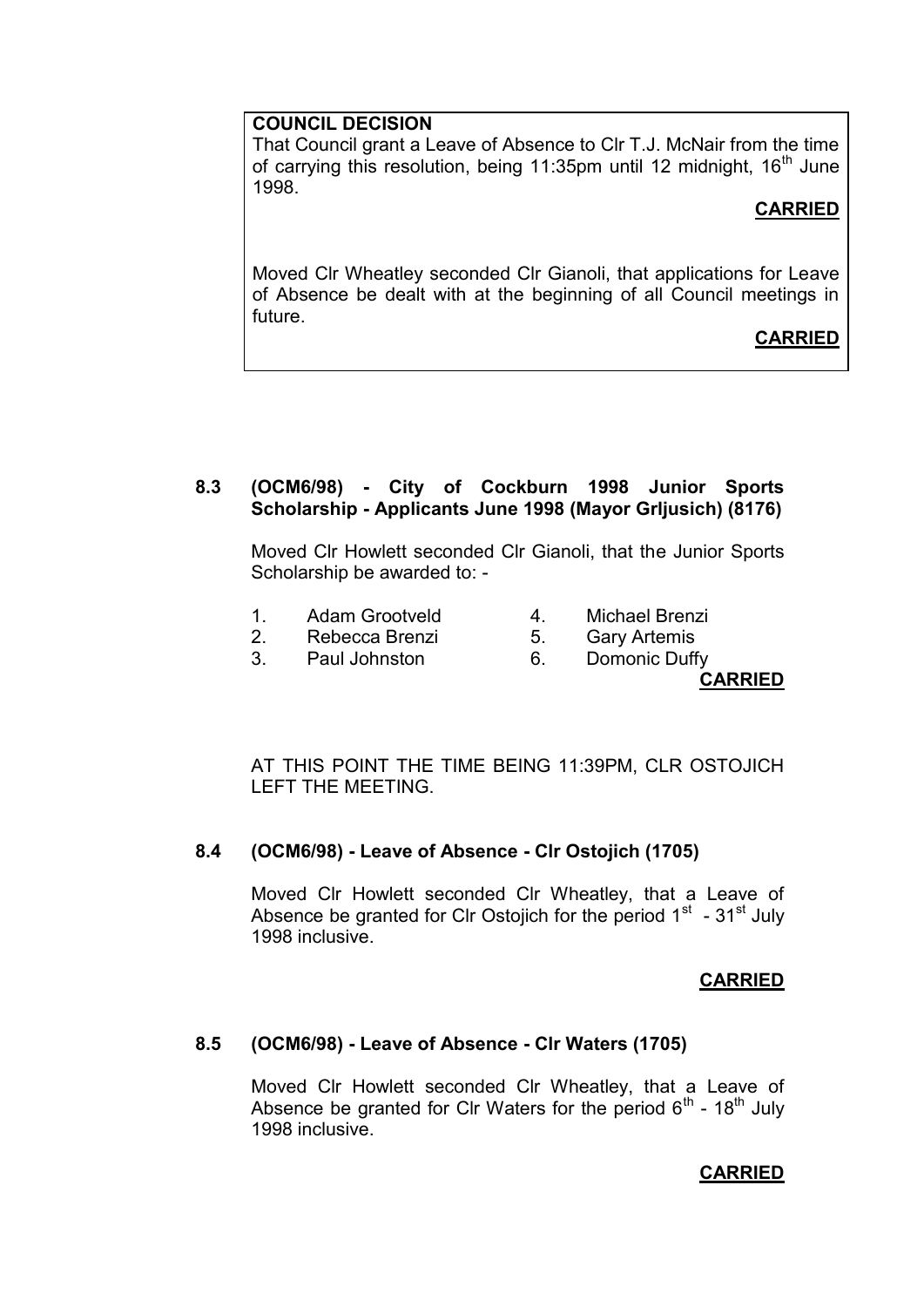AT THIS POINT THE TIME BEING 11:40PM, CLR OSTOJICH RETURNED TO THE MEETING.

#### **8.6 (OCM6/98) - Special Meeting of Council 3/8/98 - Lot 14 Progress Drive, Bibra Lake (Mayor Grljusich) (1100231)**

Moved Mayor Grljusich seconded Clr Pecotic, that a Special Meeting of Council be convened on the 3<sup>rd</sup> August 1998 in relation to Lot 14 Progress Drive, Bibra Lake to discuss submissions received from the public.

### **CARRIED**

#### DECLARATION OF FINANCIAL INTEREST

**Clr Gianoli** declared an interest in Item 8.2 of the Council Agenda. The nature being that he has been appointed Selling Agent for land within the Packham Urban Development Area.

**Mayor Grljusich** declared an interest in Item 8.2 of the Council Agenda. The nature being that he owns property within the Packham Urban Development Area.

AT THIS POINT THE TIME BEING 11:51PM, CLR GIANOLI AND MAYOR GRLJUSICH LEFT THE MEETING. DEPUTY MAYOR BATTALIS ASSUMED THE PRESIDING MEMBER'S POSITION.

#### ADJOURNMENT OF MEETING

Moved Clr Lee seconded Clr Wheatley, that the meeting be adjourned and reconvenes on Monday, 22<sup>nd</sup> June 1998 at 7:30pm to consider Item 8.2 of the Council Agenda and any further legal advice in relation to Lot 17 Hamilton Road, Spearwood and that Council's Solicitor, Mr Denis McLeod, be invited to attend.